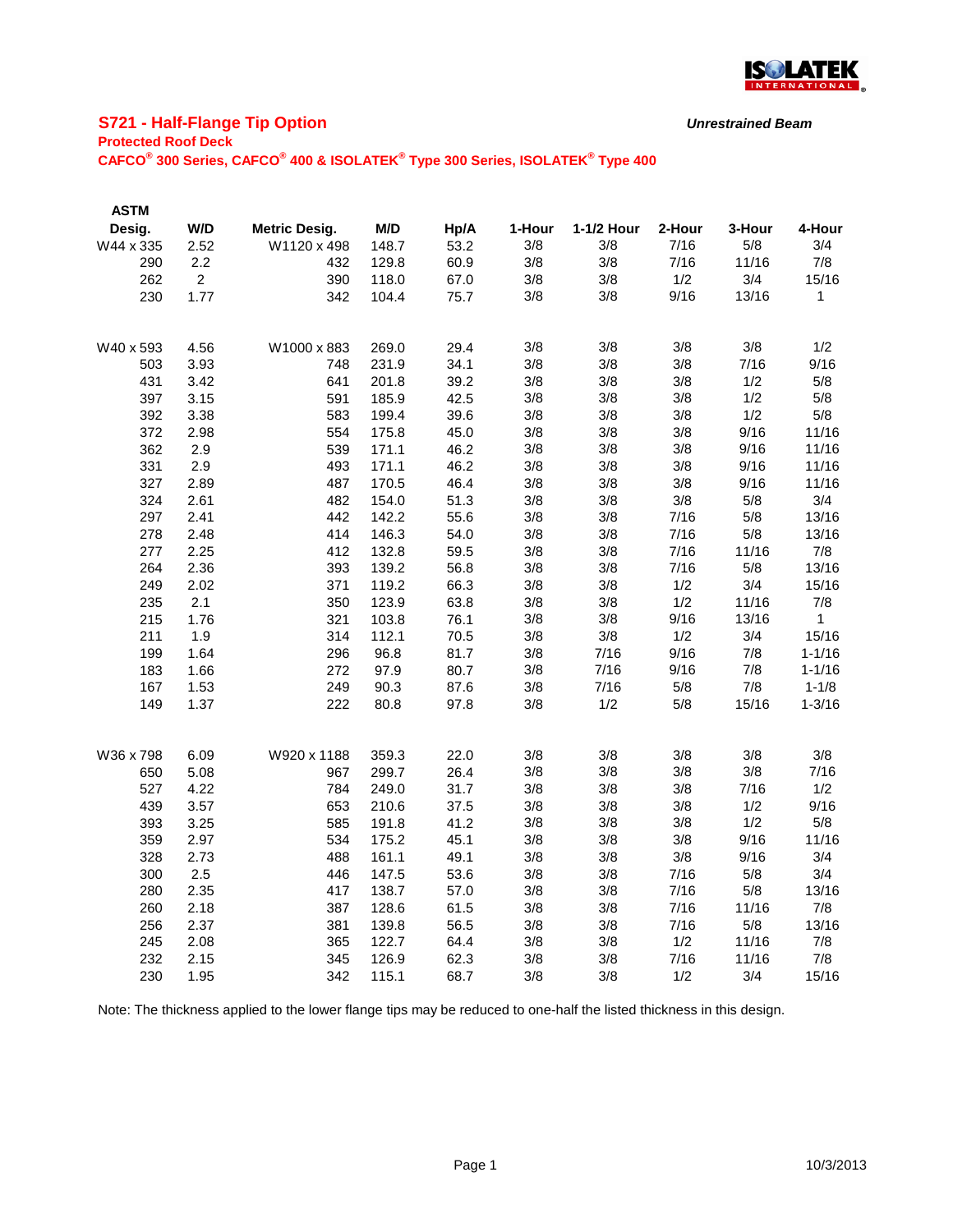

# **S721 - Half-Flange Tip Option**

**Protected Roof Deck**

**CAFCO® 300 Series, CAFCO® 400 & ISOLATEK® Type 300 Series, ISOLATEK® Type 400**

| <b>ASTM</b> |      |                      |       |       |        |            |        |            |              |
|-------------|------|----------------------|-------|-------|--------|------------|--------|------------|--------------|
| Desig.      | W/D  | <b>Metric Desig.</b> | M/D   | Hp/A  | 1-Hour | 1-1/2 Hour | 2-Hour | 3-Hour     | 4-Hour       |
| W36 x 210   | 1.96 | W920 x 313           | 115.6 | 68.4  | 3/8    | 3/8        | 1/2    | 3/4        | 15/16        |
| 194         | 1.81 | 289                  | 106.8 | 74.0  | 3/8    | 3/8        | 1/2    | 13/16      | $\mathbf{1}$ |
| 182         | 1.72 | 271                  | 101.5 | 77.9  | 3/8    | 7/16       | 9/16   | 13/16      | $\mathbf{1}$ |
| 170         | 1.6  | 253                  | 94.4  | 83.7  | 3/8    | 7/16       | 9/16   | 7/8        | $1 - 1/16$   |
| 160         | 1.51 | 238                  | 89.1  | 88.7  | 3/8    | 7/16       | 5/8    | 7/8        | $1 - 1/8$    |
| 150         | 1.43 | 223                  | 84.4  | 93.7  | 3/8    | 7/16       | 5/8    | 15/16      | $1 - 3/16$   |
| 135         | 1.29 | 201                  | 76.1  | 103.9 | 3/8    | 1/2        | 11/16  | 1          | $1 - 1/4$    |
| W33 x 387   | 3.31 | W840 x 576           | 195.3 | 40.5  | 3/8    | 3/8        | 3/8    | 1/2        | 5/8          |
| 354         | 3.05 | 527                  | 180.0 | 43.9  | 3/8    | 3/8        | 3/8    | 9/16       | 11/16        |
| 318         | 2.77 | 473                  | 163.4 | 48.4  | 3/8    | 3/8        | 3/8    | 9/16       | 3/4          |
| 291         | 2.55 | 433                  | 150.5 | 52.5  | 3/8    | 3/8        | 7/16   | 5/8        | 3/4          |
| 263         | 2.33 | 392                  | 137.5 | 57.5  | 3/8    | 3/8        | 7/16   | 11/16      | 13/16        |
| 241         | 2.13 | 359                  | 125.7 | 62.9  | 3/8    | 3/8        | 1/2    | 11/16      | 7/8          |
| 221         | 1.97 | 329                  | 116.2 | 68.0  | 3/8    | 3/8        | 1/2    | 3/4        | 15/16        |
| 201         | 1.79 | 299                  | 105.6 | 74.9  | 3/8    | 3/8        | 9/16   | 13/16      | 1            |
| 169         | 1.7  | 251                  | 100.3 | 78.8  | 3/8    | 7/16       | 9/16   | 13/16      | $1 - 1/16$   |
| 152         | 1.53 | 226                  | 90.3  | 87.6  | 3/8    | 7/16       | 5/8    | 7/8        | $1 - 1/8$    |
| 141         | 1.43 | 210                  | 84.4  | 93.7  | 3/8    | 7/16       | 5/8    | 15/16      | $1 - 3/16$   |
| 130         | 1.32 | 193                  | 77.9  | 101.5 | 3/8    | 1/2        | 5/8    | 1          | $1 - 1/4$    |
| 118         | 1.21 | 176                  | 71.4  | 110.7 | 3/8    | 1/2        | 11/16  | $1 - 1/16$ | $1 - 5/16$   |
| W30 x 391   | 3.59 | W760 x 582           | 211.8 | 37.3  | 3/8    | 3/8        | 3/8    | 1/2        | 9/16         |
| 357         | 3.31 | 531                  | 195.3 | 40.5  | 3/8    | 3/8        | 3/8    | 1/2        | 5/8          |
| 326         | 3.05 | 484                  | 180.0 | 43.9  | 3/8    | 3/8        | 3/8    | 9/16       | 11/16        |
| 292         | 2.73 | 434                  | 161.1 | 49.1  | 3/8    | 3/8        | 3/8    | 9/16       | 3/4          |
| 261         | 2.46 | 389                  | 145.1 | 54.5  | 3/8    | 3/8        | 7/16   | 5/8        | 13/16        |
| 235         | 2.24 | 350                  | 132.2 | 59.8  | 3/8    | 3/8        | 7/16   | 11/16      | 7/8          |
| 211         | 2.01 | 314                  | 118.6 | 66.7  | 3/8    | 3/8        | 1/2    | 3/4        | 15/16        |
| 191         | 1.85 | 284                  | 109.2 | 72.4  | 3/8    | 3/8        | 1/2    | 13/16      | 1            |
| 173         | 1.66 | 257                  | 97.9  | 80.7  | 3/8    | 7/16       | 9/16   | 7/8        | $1 - 1/16$   |
| 148         | 1.64 | 220                  | 96.8  | 81.7  | 3/8    | 7/16       | 9/16   | 7/8        | $1 - 1/16$   |
| 132         | 1.47 | 196                  | 86.7  | 91.1  | 3/8    | $7/16$     | 5/8    | 15/16      | $1 - 1/8$    |
| 124         | 1.39 | 185                  | 82.0  | 96.4  | 3/8    | 1/2        | 5/8    | 15/16      | $1 - 3/16$   |
| 116         | 1.3  | 173                  | 76.7  | 103.1 | 3/8    | 1/2        | 11/16  | 1          | $1 - 1/4$    |
| 108         | 1.21 | 161                  | 71.4  | 110.7 | 3/8    | 1/2        | 11/16  | $1 - 1/16$ | $1 - 5/16$   |
| 99          | 1.12 | 147                  | 66.1  | 119.6 | 3/8    | 9/16       | 3/4    | $1 - 1/8$  | $1 - 3/8$    |
| 90          | 1.02 | 134                  | 60.2  | 131.4 | 7/16   | 9/16       | 3/4    | $1 - 3/16$ | $1 - 7/16$   |
|             |      |                      |       |       |        |            |        | $3 - 1/8$  | $3 - 7/8$    |
|             |      |                      |       |       |        |            |        | $3 - 1/8$  | $3 - 7/8$    |
| W27 x 539   | 5.08 | W690 x 802           | 299.7 | 26.4  | 3/8    | 3/8        | 3/8    | 3/8        | 7/16         |
| 368         | 3.64 | 548                  | 214.8 | 36.8  | 3/8    | 3/8        | 3/8    | 7/16       | 9/16         |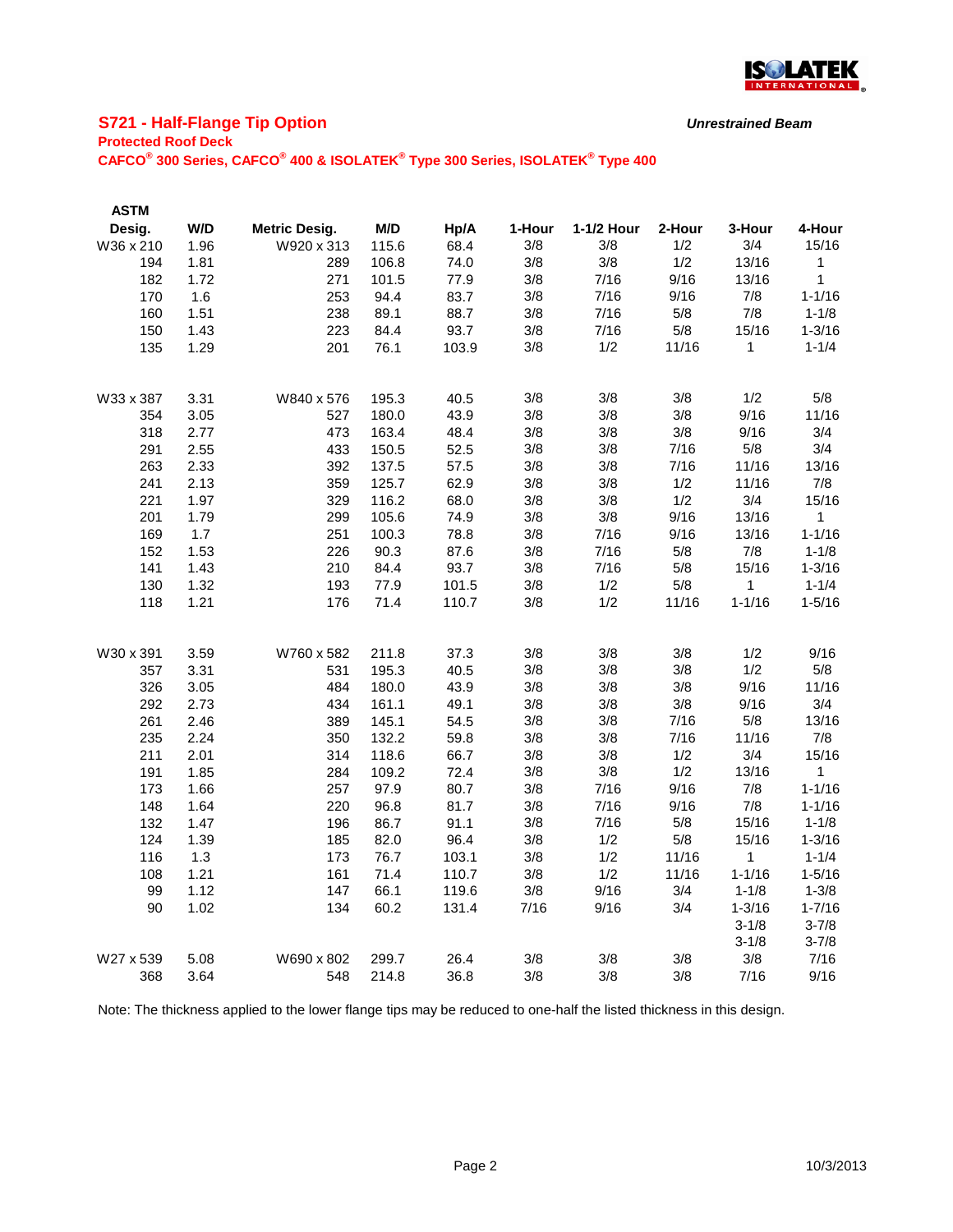

# **S721 - Half-Flange Tip Option**

#### **Protected Roof Deck**

**CAFCO® 300 Series, CAFCO® 400 & ISOLATEK® Type 300 Series, ISOLATEK® Type 400**

| <b>ASTM</b> |      |                      |       |       |        |            |        |             |             |
|-------------|------|----------------------|-------|-------|--------|------------|--------|-------------|-------------|
| Desig.      | W/D  | <b>Metric Desig.</b> | M/D   | Hp/A  | 1-Hour | 1-1/2 Hour | 2-Hour | 3-Hour      | 4-Hour      |
| W27 x 336   | 3.36 | W690 x 500           | 198.2 | 39.9  | 3/8    | 3/8        | 3/8    | 1/2         | 5/8         |
| 307         | 3.11 | 457                  | 183.5 | 43.1  | 3/8    | 3/8        | 3/8    | 1/2         | 11/16       |
| 281         | 2.86 | 418                  | 168.7 | 46.8  | 3/8    | 3/8        | 3/8    | 9/16        | 11/16       |
| 258         | 2.64 | 384                  | 155.8 | 50.8  | 3/8    | 3/8        | 3/8    | 5/8         | 3/4         |
| 235         | 2.43 | 350                  | 143.4 | 55.1  | 3/8    | 3/8        | 7/16   | 5/8         | 13/16       |
| 217         | 2.26 | 323                  | 133.3 | 59.3  | 3/8    | 3/8        | 7/16   | 11/16       | 13/16       |
| 194         | 2.03 | 289                  | 119.8 | 66.0  | 3/8    | 3/8        | 1/2    | 3/4         | 15/16       |
| 178         | 1.87 | 265                  | 110.3 | 71.6  | 3/8    | 3/8        | 1/2    | 3/4         | $\mathbf 1$ |
| 161         | 1.7  | 240                  | 100.3 | 78.8  | 3/8    | 7/16       | 9/16   | 13/16       | $1 - 1/16$  |
| 146         | 1.55 | 217                  | 91.5  | 86.4  | 3/8    | 7/16       | 9/16   | 7/8         | $1 - 1/8$   |
| 129         | 1.56 | 192                  | 92.0  | 85.9  | 3/8    | 7/16       | 9/16   | 7/8         | $1 - 1/8$   |
| 114         | 1.39 | 170                  | 82.0  | 96.4  | 3/8    | 1/2        | 5/8    | 15/16       | $1 - 3/16$  |
| 102         | 1.24 | 152                  | 73.2  | 108.1 | 3/8    | 1/2        | 11/16  | $\mathbf 1$ | $1 - 5/16$  |
| 94          | 1.15 | 140                  | 67.9  | 116.5 | 3/8    | 9/16       | 11/16  | $1 - 1/16$  | $1 - 3/8$   |
| 84          | 1.03 | 125                  | 60.8  | 130.1 | 7/16   | 9/16       | 3/4    | $1 - 3/16$  | $1 - 7/16$  |
|             |      |                      |       |       |        |            |        |             |             |
| W24 x 370   | 3.98 | W610 x 551           | 234.8 | 33.7  | 3/8    | 3/8        | 3/8    | 7/16        | 9/16        |
| 335         | 3.66 | 498                  | 215.9 | 36.6  | 3/8    | 3/8        | 3/8    | 7/16        | 9/16        |
| 306         | 3.37 | 455                  | 198.8 | 39.8  | 3/8    | 3/8        | 3/8    | 1/2         | 5/8         |
| 279         | 3.11 | 415                  | 183.5 | 43.1  | 3/8    | 3/8        | 3/8    | 1/2         | 11/16       |
| 250         | 2.81 | 372                  | 165.8 | 47.7  | 3/8    | 3/8        | 3/8    | 9/16        | 11/16       |
| 229         | 2.6  | 341                  | 153.4 | 51.5  | 3/8    | 3/8        | 3/8    | 5/8         | 3/4         |
| 207         | 2.36 | 307                  | 139.2 | 56.8  | 3/8    | 3/8        | 7/16   | 5/8         | 13/16       |
| 192         | 2.2  | 285                  | 129.8 | 60.9  | 3/8    | 3/8        | 7/16   | 11/16       | 7/8         |
| 176         | 2.03 | 262                  | 119.8 | 66.0  | 3/8    | 3/8        | 1/2    | 3/4         | 15/16       |
| 162         | 1.88 | 241                  | 110.9 | 71.3  | 3/8    | 3/8        | 1/2    | 3/4         | 15/16       |
| 146         | 1.7  | 217                  | 100.3 | 78.8  | 3/8    | 7/16       | 9/16   | 13/16       | $1 - 1/16$  |
| 131         | 1.54 | 195                  | 90.9  | 87.0  | 3/8    | 7/16       | 9/16   | 7/8         | $1 - 1/8$   |
| 117         | 1.38 | 174                  | 81.4  | 97.1  | 3/8    | 1/2        | 5/8    | 15/16       | $1 - 3/16$  |
| 104         | 1.24 | 155                  | 73.2  | 108.1 | 3/8    | 1/2        | 11/16  | 1           | $1 - 5/16$  |
| 103         | 1.4  | 153                  | 82.6  | 95.7  | 3/8    | 1/2        | 5/8    | 15/16       | $1 - 3/16$  |
| 94          | 1.28 | 140                  | 75.5  | 104.7 | 3/8    | 1/2        | 11/16  | 1           | $1 - 1/4$   |
| 84          | 1.15 | 125                  | 67.9  | 116.5 | 3/8    | 9/16       | 11/16  | $1 - 1/16$  | $1 - 3/8$   |
| 76          | 1.05 | 113                  | 62.0  | 127.6 | 7/16   | 9/16       | 3/4    | $1 - 1/8$   | $1 - 7/16$  |
| 68          | 0.94 | 101                  | 55.5  | 142.5 | 7/16   | 5/8        | 13/16  | $1 - 1/4$   | $1 - 9/16$  |
| 62          | 0.93 | 92                   | 54.9  | 144.1 | 7/16   | 5/8        | 13/16  | $1 - 1/4$   | $1 - 9/16$  |
| 55          | 0.82 | 82                   | 48.4  | 163.4 | 1/2    | 5/8        | 7/8    | $1 - 5/16$  | $1 - 11/16$ |
|             |      |                      |       |       |        |            |        |             |             |
| W21 x 201   | 2.5  | W530 x 300           | 147.5 | 53.6  | 3/8    | 3/8        | 7/16   | 5/8         | 3/4         |
| 182         | 2.28 | 272                  | 134.5 | 58.8  | 3/8    | 3/8        | 7/16   | 11/16       | 13/16       |

Note: The thickness applied to the lower flange tips may be reduced to one-half the listed thickness in this design.

*Unrestrained Beam*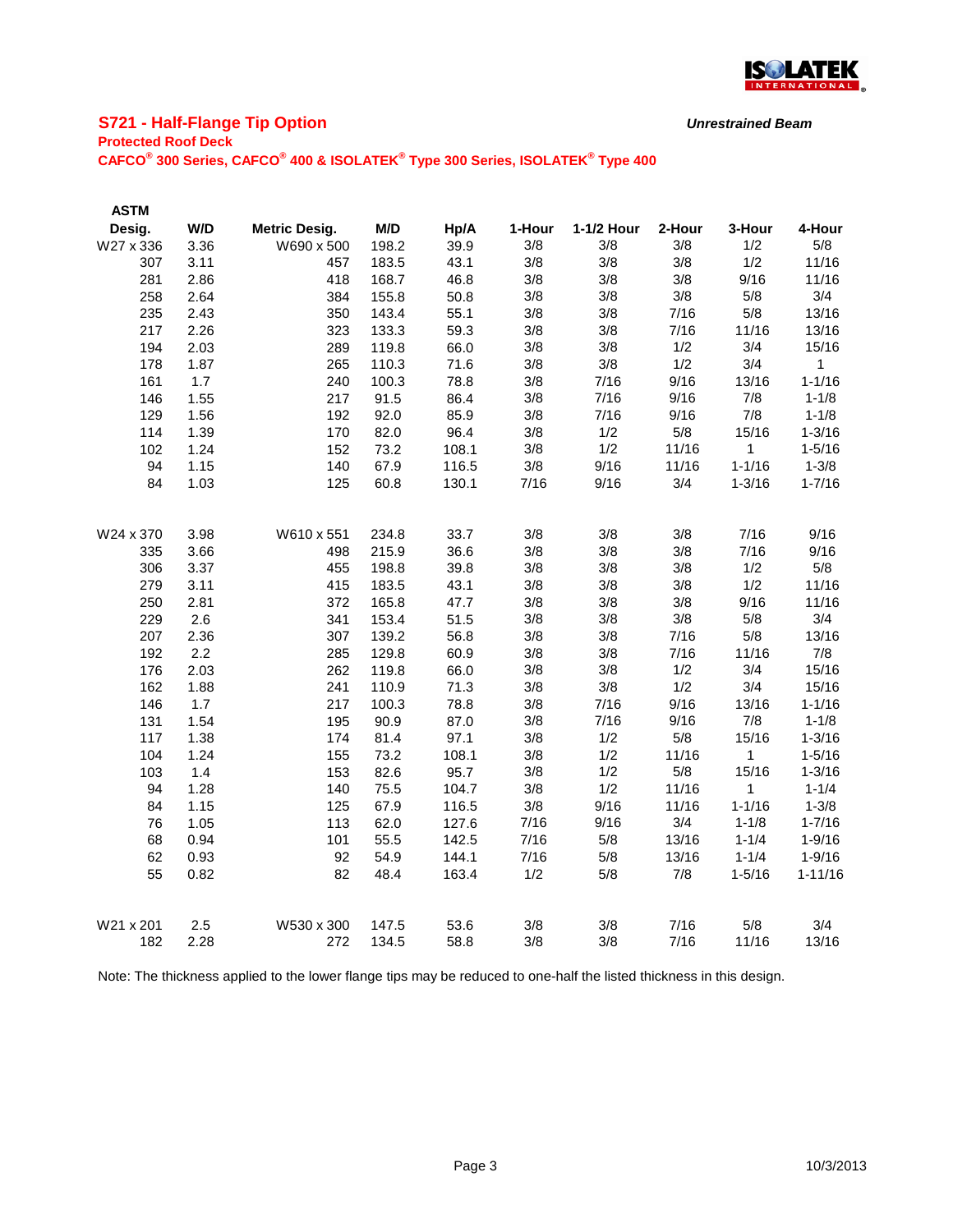

# **S721 - Half-Flange Tip Option**

**Protected Roof Deck**

**CAFCO® 300 Series, CAFCO® 400 & ISOLATEK® Type 300 Series, ISOLATEK® Type 400**

| <b>ASTM</b> |      |                      |       |       |        |            |        |              |              |
|-------------|------|----------------------|-------|-------|--------|------------|--------|--------------|--------------|
| Desig.      | W/D  | <b>Metric Desig.</b> | M/D   | Hp/A  | 1-Hour | 1-1/2 Hour | 2-Hour | 3-Hour       | 4-Hour       |
| W21 x 166   | 2.09 | W530 x 248           | 123.3 | 64.1  | 3/8    | 3/8        | 1/2    | 11/16        | 7/8          |
| 147         | 1.87 | 219                  | 110.3 | 71.6  | 3/8    | 3/8        | 1/2    | 3/4          | 1            |
| 132         | 1.68 | 196                  | 99.1  | 79.8  | 3/8    | 7/16       | 9/16   | 13/16        | $1 - 1/16$   |
| 122         | 1.57 | 182                  | 92.6  | 85.3  | 3/8    | 7/16       | 9/16   | 7/8          | $1 - 1/8$    |
| 111         | 1.43 | 165                  | 84.4  | 93.7  | 3/8    | 7/16       | 5/8    | 15/16        | $1 - 3/16$   |
| 101         | 1.3  | 150                  | 76.7  | 103.1 | 3/8    | 1/2        | 11/16  | 1            | $1 - 1/4$    |
| 93          | 1.4  | 138                  | 82.6  | 95.7  | 3/8    | 1/2        | 5/8    | 15/16        | $1 - 3/16$   |
| 83          | 1.26 | 123                  | 74.3  | 106.3 | 3/8    | 1/2        | 11/16  | 1            | $1 - 1/4$    |
| 73          | 1.11 | 109                  | 65.5  | 120.7 | 3/8    | 9/16       | 3/4    | $1 - 1/8$    | $1 - 3/8$    |
| 68          | 1.04 | 101                  | 61.4  | 128.8 | 7/16   | 9/16       | 3/4    | $1 - 1/8$    | $1 - 7/16$   |
| 62          | 0.95 | 92                   | 56.1  | 141.0 | 7/16   | 5/8        | 13/16  | $1 - 3/16$   | $1 - 1/2$    |
| 57          | 0.95 | 85                   | 56.1  | 141.0 | 7/16   | 5/8        | 13/16  | $1 - 3/16$   | $1 - 1/2$    |
| 55          | 0.85 | 82                   | 50.2  | 157.6 | 1/2    | 5/8        | 7/8    | $1 - 5/16$   | $1 - 5/8$    |
| 50          | 0.83 | 74                   | 49.0  | 161.4 | 1/2    | 5/8        | 7/8    | $1 - 5/16$   | $1 - 5/8$    |
| 48          | 0.75 | 72                   | 44.3  | 178.6 | 1/2    | 11/16      | 15/16  | $1 - 3/8$    | $1 - 3/4$    |
| 44          | 0.74 | 66                   | 43.7  | 181.1 | 1/2    | 11/16      | 15/16  | $1 - 3/8$    | $1 - 3/4$    |
|             |      |                      |       |       |        |            |        |              |              |
|             |      | W460 x 260           |       |       | 3/8    | 3/8        | 7/16   | 5/8          |              |
| W18 x 175   | 2.46 |                      | 145.1 | 54.5  |        | 3/8        | 7/16   | 11/16        | 13/16<br>7/8 |
| 158         | 2.24 | 235                  | 132.2 | 59.8  | 3/8    |            |        |              | 15/16        |
| 143         | 2.05 | 213                  | 121.0 | 65.4  | 3/8    | 3/8        | 1/2    | 3/4          |              |
| 130         | 1.88 | 193                  | 110.9 | 71.3  | 3/8    | 3/8        | 1/2    | 3/4          | 15/16        |
| 119         | 1.72 | 177                  | 101.5 | 77.9  | 3/8    | 7/16       | 9/16   | 13/16        | 1            |
| 106         | 1.55 | 158                  | 91.5  | 86.4  | 3/8    | 7/16       | 9/16   | 7/8          | $1 - 1/8$    |
| 97          | 1.42 | 144                  | 83.8  | 94.4  | 3/8    | 7/16       | 5/8    | 15/16        | $1 - 3/16$   |
| 86          | 1.27 | 128                  | 74.9  | 105.5 | 3/8    | 1/2        | 11/16  | 1            | $1 - 1/4$    |
| 76          | 1.13 | 113                  | 66.7  | 118.6 | 3/8    | 9/16       | 3/4    | $1 - 1/8$    | $1 - 3/8$    |
| 71          | 1.22 | 106                  | 72.0  | 109.8 | 3/8    | 1/2        | 11/16  | $1 - 1/16$   | $1 - 5/16$   |
| 65          | 1.13 | 97                   | 66.7  | 118.6 | 3/8    | 9/16       | 3/4    | $1 - 1/8$    | $1 - 3/8$    |
| 60          | 1.04 | 89                   | 61.4  | 128.8 | 7/16   | 9/16       | 3/4    | $1 - 1/8$    | $1 - 7/16$   |
| 55          | 0.96 | 82                   | 56.6  | 139.6 | 7/16   | 5/8        | 13/16  | $1 - 3/16$   | $1 - 1/2$    |
| 50          | 0.88 | 74                   | 51.9  | 152.3 | 7/16   | 5/8        | 13/16  | $1 - 1/4$    | $1 - 5/8$    |
| 46          | 0.87 | 68                   | 51.3  | 154.0 | 7/16   | 5/8        | 7/8    | $1 - 5/16$   | $1 - 5/8$    |
| 40          | 0.76 | 60                   | 44.8  | 176.3 | 1/2    | 11/16      | 15/16  | $1 - 3/8$    | $1 - 3/4$    |
| 35          | 0.67 | 52                   | 39.5  | 200.0 | 9/16   | 3/4        | 1      | $1 - 1/2$    | $1 - 7/8$    |
|             |      |                      |       |       |        |            |        |              |              |
| W16 x 100   | 1.59 | W410 x 149           | 93.8  | 84.3  | 3/8    | 7/16       | 9/16   | 7/8          | $1 - 1/16$   |
| 89          | 1.43 | 132                  | 84.4  | 93.7  | 3/8    | 7/16       | 5/8    | 15/16        | $1 - 3/16$   |
| 77          | 1.25 | 114                  | 73.8  | 107.2 | 3/8    | 1/2        | 11/16  | $\mathbf{1}$ | $1 - 5/16$   |
| 67          | 1.09 | 100                  | 64.3  | 122.9 | 7/16   | 9/16       | 3/4    | $1 - 1/8$    | $1 - 3/8$    |
| 57          | 1.09 | 85                   | 64.3  | 122.9 | 7/16   | 9/16       | 3/4    | $1 - 1/8$    | $1 - 3/8$    |
| 50          | 0.96 | 74                   | 56.6  | 139.6 | 7/16   | 5/8        | 13/16  | $1 - 3/16$   | $1 - 1/2$    |
| 45          | 0.87 | 67                   | 51.3  | 154.0 | 7/16   | 5/8        | 7/8    | $1 - 5/16$   | $1 - 5/8$    |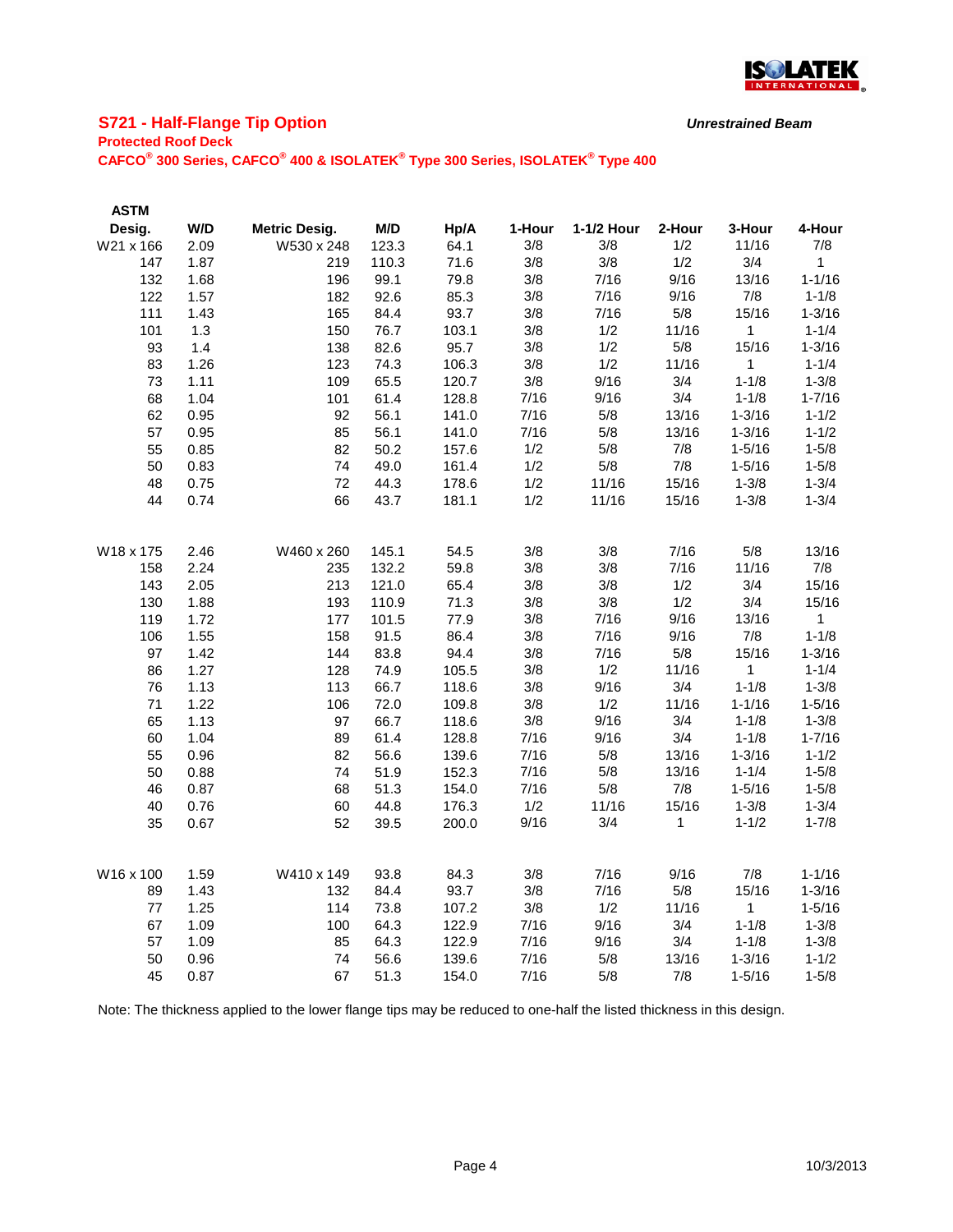

# **S721 - Half-Flange Tip Option**

#### **Protected Roof Deck**

**CAFCO® 300 Series, CAFCO® 400 & ISOLATEK® Type 300 Series, ISOLATEK® Type 400**

| <b>ASTM</b> |      |                      |       |       |        |            |            |              |             |
|-------------|------|----------------------|-------|-------|--------|------------|------------|--------------|-------------|
| Desig.      | W/D  | <b>Metric Desig.</b> | M/D   | Hp/A  | 1-Hour | 1-1/2 Hour | 2-Hour     | 3-Hour       | 4-Hour      |
| W16 x 40    | 0.78 | W410 x 60            | 46.0  | 171.8 | 1/2    | 11/16      | 7/8        | $1 - 3/8$    | $1 - 11/16$ |
| 36          | 0.7  | 53                   | 41.3  | 191.4 | 1/2    | 11/16      | 15/16      | $1 - 7/16$   | $1 - 13/16$ |
| 31          | 0.66 | 46                   | 38.9  | 203.0 | 9/16   | 3/4        | 1          | $1 - 1/2$    | $1 - 7/8$   |
| 26          | 0.55 | 39                   | 32.5  | 243.6 | 9/16   | 13/16      | $1 - 1/16$ | $1 - 5/8$    | $2 - 1/16$  |
| W14 x 808   | 8.75 | W360 x 1202          | 516.3 | 15.3  | 3/8    | 3/8        | 3/8        | 3/8          | 3/8         |
| 730         | 8.08 | 1086                 | 476.7 | 16.6  | 3/8    | 3/8        | 3/8        | 3/8          | 3/8         |
| 665         | 7.49 | 990                  | 441.9 | 17.9  | 3/8    | 3/8        | 3/8        | 3/8          | 3/8         |
| 605         | 6.96 | 900                  | 410.6 | 19.3  | 3/8    | 3/8        | 3/8        | 3/8          | 3/8         |
| 550         | 6.43 | 818                  | 379.4 | 20.8  | 3/8    | 3/8        | 3/8        | 3/8          | 3/8         |
| 500         | 5.95 | 744                  | 351.1 | 22.5  | 3/8    | 3/8        | 3/8        | 3/8          | 3/8         |
| 455         | 5.53 | 677                  | 326.3 | 24.2  | 3/8    | 3/8        | 3/8        | 3/8          | 7/16        |
| 426         | 5.21 | 634                  | 307.4 | 25.7  | 3/8    | 3/8        | 3/8        | 3/8          | 7/16        |
| 398         | 4.93 | 592                  | 290.9 | 27.2  | 3/8    | 3/8        | 3/8        | 3/8          | 7/16        |
| 370         | 4.63 | 551                  | 273.2 | 28.9  | 3/8    | 3/8        | 3/8        | 3/8          | 1/2         |
| 342         | 4.32 | 509                  | 254.9 | 31.0  | 3/8    | 3/8        | 3/8        | 3/8          | 1/2         |
| 311         | 3.98 | 463                  | 234.8 | 33.7  | 3/8    | 3/8        | 3/8        | 7/16         | 9/16        |
| 283         | 3.66 | 421                  | 215.9 | 36.6  | 3/8    | 3/8        | 3/8        | 7/16         | 9/16        |
| 257         | 3.36 | 382                  | 198.2 | 39.9  | 3/8    | 3/8        | 3/8        | 1/2          | 5/8         |
| 233         | 3.08 | 347                  | 181.7 | 43.5  | 3/8    | 3/8        | 3/8        | 1/2          | 11/16       |
| 211         | 2.81 | 314                  | 165.8 | 47.7  | 3/8    | 3/8        | 3/8        | 9/16         | 11/16       |
| 193         | 2.6  | 287                  | 153.4 | 51.5  | 3/8    | 3/8        | 3/8        | 5/8          | 3/4         |
| 176         | 2.38 | 262                  | 140.4 | 56.3  | 3/8    | 3/8        | 7/16       | 5/8          | 13/16       |
| 159         | 2.16 | 237                  | 127.4 | 62.0  | 3/8    | 3/8        | 7/16       | 11/16        | 7/8         |
| 145         | 1.99 | 216                  | 117.4 | 67.3  | 3/8    | 3/8        | 1/2        | 3/4          | 15/16       |
| 132         | 1.89 | 196                  | 111.5 | 70.9  | 3/8    | 3/8        | 1/2        | 3/4          | 15/16       |
| 120         | 1.71 | 179                  | 100.9 | 78.4  | 3/8    | 7/16       | 9/16       | 13/16        | $1 - 1/16$  |
| 109         | 1.57 | 162                  | 92.6  | 85.3  | 3/8    | 7/16       | 9/16       | 7/8          | $1 - 1/8$   |
| 99          | 1.43 | 147                  | 84.4  | 93.7  | 3/8    | 7/16       | 5/8        | 15/16        | $1 - 3/16$  |
| 90          | 1.31 | 134                  | 77.3  | 102.3 | 3/8    | 1/2        | 11/16      | $\mathbf{1}$ | $1 - 1/4$   |
| 82          | 1.45 | 122                  | 85.6  | 92.4  | 3/8    | 7/16       | 5/8        | 15/16        | $1 - 3/16$  |
| 74          | 1.32 | 110                  | 77.9  | 101.5 | 3/8    | 1/2        | 5/8        | 1            | $1 - 1/4$   |
| 68          | 1.22 | 101                  | 72.0  | 109.8 | 3/8    | 1/2        | 11/16      | $1 - 1/16$   | $1 - 5/16$  |
| 61          | 1.1  | 91                   | 64.9  | 121.8 | 7/16   | 9/16       | 3/4        | $1 - 1/8$    | $1 - 3/8$   |
| 53          | 1.06 | 79                   | 62.5  | 126.4 | 7/16   | 9/16       | 3/4        | $1 - 1/8$    | $1 - 7/16$  |
| 48          | 0.97 | 72                   | 57.2  | 138.1 | 7/16   | 9/16       | 13/16      | $1 - 3/16$   | $1 - 1/2$   |
| 43          | 0.87 | 64                   | 51.3  | 154.0 | 7/16   | 5/8        | 7/8        | $1 - 5/16$   | $1 - 5/8$   |
| 38          | 0.8  | 57                   | 47.2  | 167.5 | 1/2    | 11/16      | 7/8        | $1 - 3/8$    | $1 - 11/16$ |
| 34          | 0.72 | 51                   | 42.5  | 186.1 | 1/2    | 11/16      | 15/16      | $1 - 7/16$   | $1 - 13/16$ |
| 30          | 0.64 | 45                   | 37.8  | 209.3 | 9/16   | 3/4        | 1          | $1 - 1/2$    | $1 - 7/8$   |
| 26          | 0.62 | 39                   | 36.6  | 216.1 | 9/16   | 3/4        | 1          | $1 - 9/16$   | $1 - 15/16$ |
| 22          | 0.53 | 33                   | 31.3  | 252.8 | 5/8    | 13/16      | $1 - 1/16$ | $1 - 11/16$  | $2 - 1/16$  |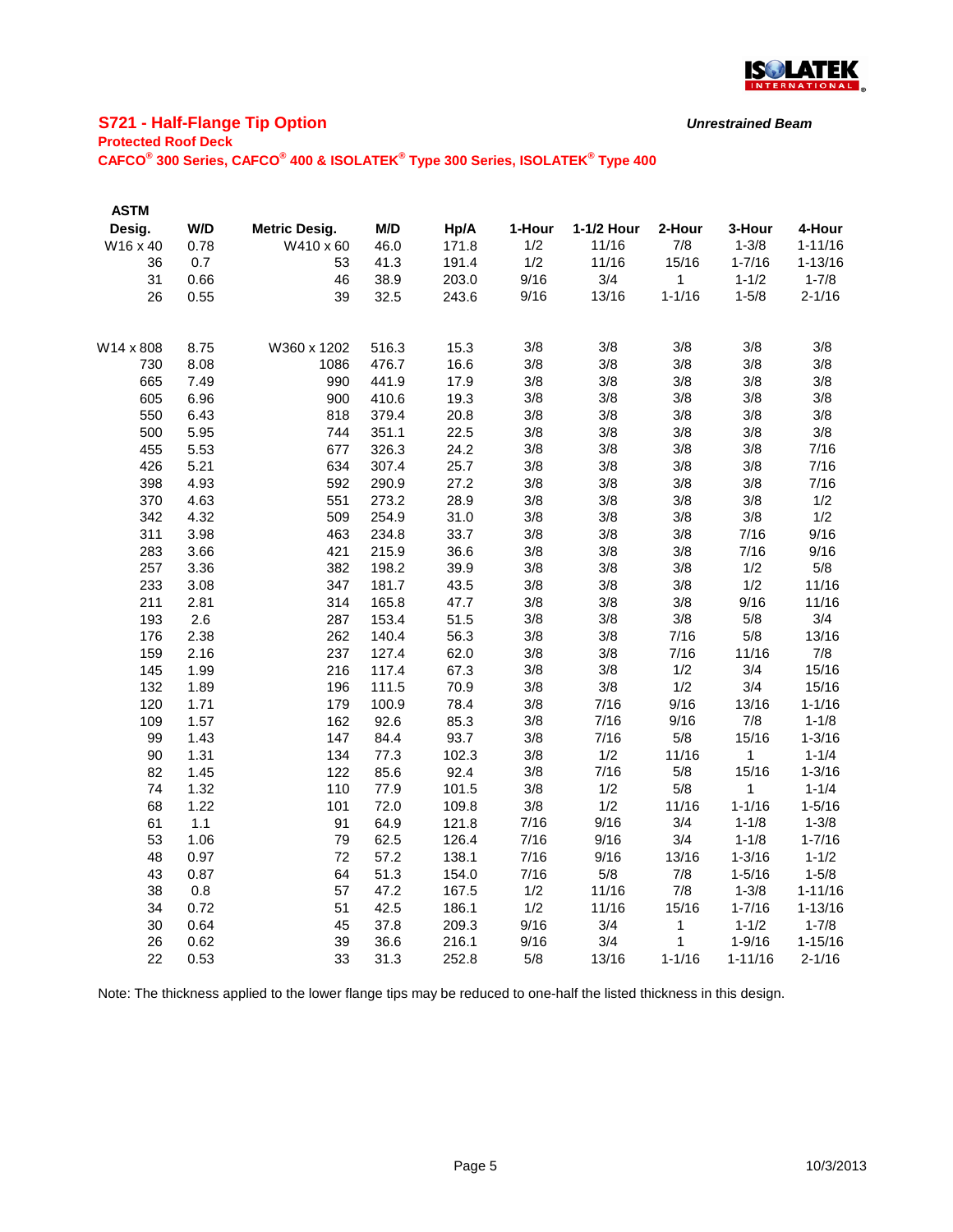

# **S721 - Half-Flange Tip Option**

**Protected Roof Deck**

**CAFCO® 300 Series, CAFCO® 400 & ISOLATEK® Type 300 Series, ISOLATEK® Type 400**

| <b>ASTM</b> |      |                      |       |       |        |            |            |             |              |
|-------------|------|----------------------|-------|-------|--------|------------|------------|-------------|--------------|
| Desig.      | W/D  | <b>Metric Desig.</b> | M/D   | Hp/A  | 1-Hour | 1-1/2 Hour | 2-Hour     | 3-Hour      | 4-Hour       |
| W12 x 336   | 4.85 | W310 x 500           | 286.2 | 27.6  | 3/8    | 3/8        | 3/8        | 3/8         | 7/16         |
| 305         | 4.49 | 454                  | 264.9 | 29.8  | 3/8    | 3/8        | 3/8        | 3/8         | 1/2          |
| 279         | 4.19 | 415                  | 247.2 | 32.0  | 3/8    | 3/8        | 3/8        | 7/16        | 1/2          |
| 252         | 3.84 | 375                  | 226.6 | 34.9  | 3/8    | 3/8        | 3/8        | 7/16        | 9/16         |
| 230         | 3.55 | 342                  | 209.5 | 37.7  | 3/8    | 3/8        | 3/8        | 1/2         | 9/16         |
| 210         | 3.27 | 313                  | 192.9 | 41.0  | 3/8    | 3/8        | 3/8        | 1/2         | 5/8          |
| 190         | 3    | 283                  | 177.0 | 44.7  | 3/8    | 3/8        | 3/8        | 9/16        | 11/16        |
| 170         | 2.72 | 253                  | 160.5 | 49.3  | 3/8    | 3/8        | 3/8        | 9/16        | 3/4          |
| 152         | 2.45 | 225                  | 144.6 | 54.7  | 3/8    | 3/8        | 7/16       | 5/8         | 13/16        |
| 136         | 2.23 | 202                  | 131.6 | 60.1  | 3/8    | 3/8        | 7/16       | 11/16       | 7/8          |
| 120         | 1.99 | 179                  | 117.4 | 67.3  | 3/8    | 3/8        | 1/2        | 3/4         | 15/16        |
| 106         | 1.77 | 158                  | 104.4 | 75.7  | 3/8    | 3/8        | 9/16       | 13/16       | $\mathbf{1}$ |
| 96          | 1.61 | 143                  | 95.0  | 83.2  | 3/8    | 7/16       | 9/16       | 7/8         | $1 - 1/16$   |
| 87          | 1.47 | 129                  | 86.7  | 91.1  | 3/8    | 7/16       | 5/8        | 15/16       | $1 - 1/8$    |
| 79          | 1.34 | 117                  | 79.1  | 100.0 | 3/8    | 1/2        | 5/8        | 1           | $1 - 1/4$    |
| 72          | 1.23 | 107                  | 72.6  | 108.9 | 3/8    | 1/2        | 11/16      | $1 - 1/16$  | $1 - 5/16$   |
| 65          | 1.11 | 97                   | 65.5  | 120.7 | 3/8    | 9/16       | 3/4        | $1 - 1/8$   | $1 - 3/8$    |
| 58          | 1.1  | 86                   | 64.9  | 121.8 | 7/16   | 9/16       | 3/4        | $1 - 1/8$   | $1 - 3/8$    |
| 53          | 1.02 | 79                   | 60.2  | 131.4 | 7/16   | 9/16       | 3/4        | $1 - 3/16$  | $1 - 7/16$   |
| 50          | 1.06 | 74                   | 62.5  | 126.4 | 7/16   | 9/16       | 3/4        | $1 - 1/8$   | $1 - 7/16$   |
| 45          | 0.97 | 67                   | 57.2  | 138.1 | 7/16   | 9/16       | 13/16      | $1 - 3/16$  | $1 - 1/2$    |
| 40          | 0.86 | 60                   | 50.7  | 155.8 | 1/2    | 5/8        | 7/8        | $1 - 5/16$  | $1 - 5/8$    |
| 35          | 0.81 | 52                   | 47.8  | 165.4 | 1/2    | 5/8        | 7/8        | $1 - 5/16$  | $1 - 11/16$  |
| 30          | 0.69 | 45                   | 40.7  | 194.2 | 1/2    | 11/16      | 15/16      | $1 - 7/16$  | $1 - 13/16$  |
| 26          | 0.61 | 39                   | 36.0  | 219.6 | 9/16   | 3/4        | 1          | $1 - 9/16$  | $1 - 15/16$  |
| 22          | 0.62 | 33                   | 36.6  | 216.1 | 9/16   | 3/4        | 1          | $1 - 9/16$  | $1 - 15/16$  |
| 19          | 0.54 | 28                   | 31.9  | 248.1 | 9/16   | 13/16      | $1 - 1/16$ | $1 - 5/8$   | $2 - 1/16$   |
| 16          | 0.45 | 24                   | 26.6  | 297.7 | 5/8    | 7/8        | $1 - 3/16$ | $1 - 13/16$ | $2 - 1/4$    |
| 14          | 0.4  | 21                   | 23.6  | 335.0 | 11/16  | 15/16      | $1 - 1/4$  | $1 - 7/8$   | $2 - 3/8$    |
| W10 x 112   | 2.17 | W250 x 167           | 128.0 | 61.7  | 3/8    | 3/8        | 7/16       | 11/16       | 7/8          |
| 100         | 1.97 | 149                  | 116.2 | 68.0  | 3/8    | 3/8        | 1/2        | 3/4         | 15/16        |
| 88          | 1.74 | 131                  | 102.7 | 77.0  | 3/8    | 7/16       | 9/16       | 13/16       | 1            |
| 77          | 1.54 | 115                  | 90.9  | 87.0  | 3/8    | 7/16       | 9/16       | 7/8         | $1 - 1/8$    |
| 68          | 1.38 | 101                  | 81.4  | 97.1  | 3/8    | 1/2        | 5/8        | 15/16       | $1 - 3/16$   |
| 60          | 1.22 | 89                   | 72.0  | 109.8 | 3/8    | 1/2        | 11/16      | $1 - 1/16$  | $1 - 5/16$   |
| 54          | 1.11 | 80                   | 65.5  | 120.7 | 3/8    | 9/16       | 3/4        | $1 - 1/8$   | $1 - 3/8$    |
| 49          | 1.01 | 73                   | 59.6  | 132.7 | 7/16   | 9/16       | 3/4        | $1 - 3/16$  | $1 - 1/2$    |
| 45          | 1.06 | 67                   | 62.5  | 126.4 | 7/16   | 9/16       | 3/4        | $1 - 1/8$   | $1 - 7/16$   |
| 39          | 0.92 | 58                   | 54.3  | 145.6 | 7/16   | 5/8        | 13/16      | $1 - 1/4$   | $1 - 9/16$   |
| 33          | 0.78 | 49                   | 46.0  | 171.8 | 1/2    | 11/16      | 7/8        | $1 - 3/8$   | $1 - 11/16$  |
| 30          | 0.8  | 45                   | 47.2  | 167.5 | 1/2    | 11/16      | 7/8        | $1 - 3/8$   | $1 - 11/16$  |